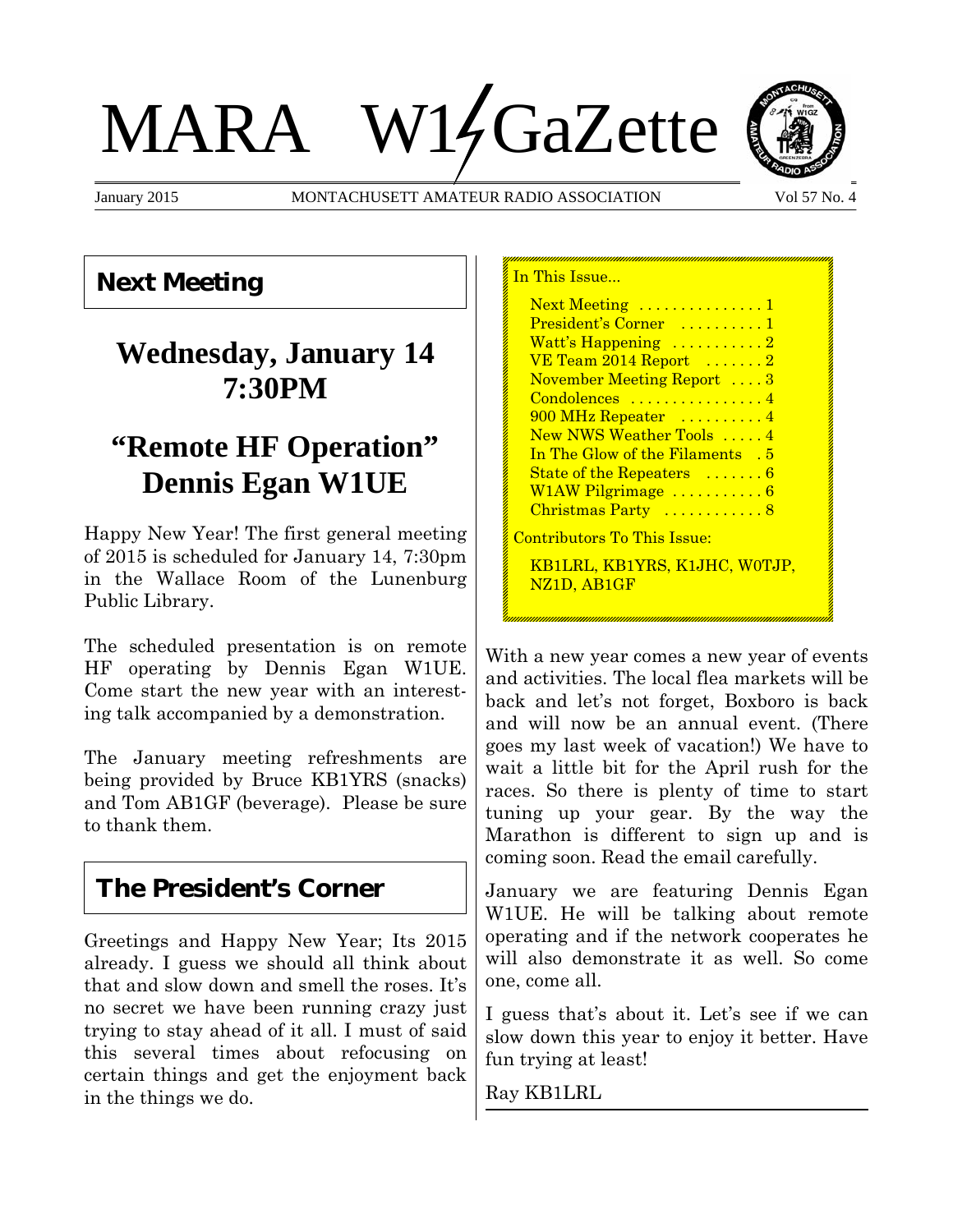## **Watt's Happening**

### **Sundays, 0800 local 5330.5** (ch 1) USB

Western Mass Emergency 60M Net Alternate frequencies are 5346.5 (ch 2), 5366.5 (ch 3), 5371.5 (ch 4), and 5403.5 (ch 5).

#### **Sundays, 0830 local 3937**

Western Mass Emergency Net. Alternate frequency is 3942 in case of QRN, QRM, or frequency in-use. Also a good idea to scan up and down 10kHz if you cannot find the net.

**Sundays, 0900 local 145.45-** Montachusett Emergency Net

**Mondays, 2000 local 147.525 simplex** Worcester Emergency Simplex Net

**Tuesdays, 1930 local 145.37-** Templeton Emergency Net

**Wednesdays, 1900 local 145.37-** Gardner/Templeton Emergency Net

**Wednesdays, 2100 local 28.341** Harvard Repeater Club 10 meter sideband net "Activity Night"

**Nightly, 2100 local 146.97-** Central Mass Traffic Net

**First Monday, 1900 local 3943, 7245** RACES Net

**Saturday, February 15, Marlboro MA** Algonquin ARC Hamfest, Marlboro Middle School, 9am

**Saturday, March 7, Chicopee MA** Mt. Tom Hamfest, Moose Lodge, 8:30am

**Friday-Saturday, May 1-2, Deerfield NH** NEARFest, Deerfield Fairgrounds

Additional ham fest and flea market information can be found on the W1GSL New England Area Ham - Electronic Flea Market list at http://web.mit.edu/w1gsl/Public/ne-fleas

## **VE Team 2014 Report**

During 2014 the MARA Volunteer Examiner Team conducted 9 sessions, including a session in Gardner. A total of 51 individuals earned new licenses or upgrades; 30 of those were new licensees.

The Volunteer Examiners who served, the number of sessions, and the total number of candidates seen by each are:

| Tom AB1GF           | 5 | 25 |
|---------------------|---|----|
| Debbie AB1UR        | 1 | 11 |
| Tom K1JHC           | 8 | 40 |
| Gary K1YTS          | 8 | 48 |
| <b>Bruce KB1YRS</b> | 4 | 18 |
| Ralph KD1SM         | 9 | 51 |
| Paul KD1YH          | 8 | 40 |
| John KK1X           | 8 | 40 |
| Charlie KT1I        | 1 | 11 |
| Cliff N0HJS         | 1 | 11 |
| Don N1HVA           | 3 | 15 |
| Gordon N1MGO        | 1 | 8  |
| Paul W1SEX          | 1 | 11 |
| Chatmon WA1FIA      | 5 | 33 |

Thanks to all of the examiners for their service.

Exam sessions are normally scheduled for the 4th Wednesday of the month, 7pm at the Lunenburg Public Safety Complex. The October session is canceled, however.

To register for an exam session, contact Paul Upham KD1YH by phone at 978.597.6535 or by email at phupham@verizon.net. Walk-ins are accepted however the session will be canceled if no candidates are pre-registered**.**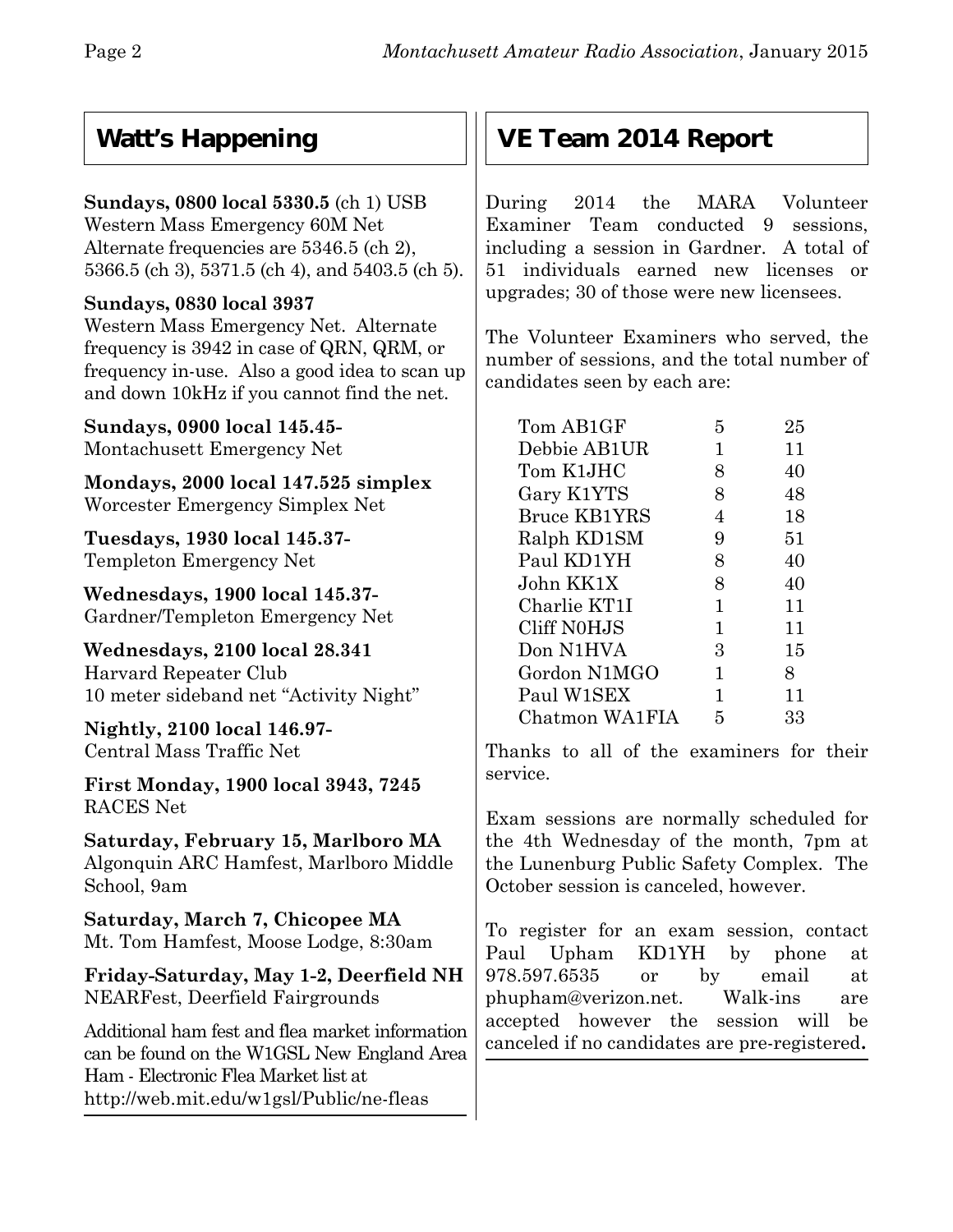## TheMARA W1/GaZette

is published by the Montachusett Amateur Radio Association just prior to the monthly meeting. The newsletter is distributed free to members and friends of Amateur Radio.

Contents copyright © 2015, MARA. Permission to use in other Amateur Radio publications with credit to MARA is hereby granted.

The deadline for materials to appear in the W1/GaZette is noon on the Sunday before the first Wednesday of the month.

#### **NEWSLETTER STAFF:**

| Editors:   | Ralph Swick KD1SM           |
|------------|-----------------------------|
|            | 978-582-7351 kd1sm@arrl.net |
| Webmaster: | Paul Upham KD1YH            |

#### **MEMBERSHIP INFORMATION:**

| Club Secretary:       | <b>Bruce Wilbur KB1YRS</b>                          |                      |
|-----------------------|-----------------------------------------------------|----------------------|
| <b>Annual Dues:</b>   | Regular<br>Family<br><b>Fixed income</b>            | \$25<br>\$30<br>\$15 |
| Meetings:             | 2nd Wednesday, 7:30pm<br>September to June          |                      |
| Mailing address: MARA | <b>PO Box 95</b><br>Leominster, MA 01453            |                      |
| Web site:             | $\frac{http://www.w1gz.org/}{http://www.w1gz.org/}$ |                      |

#### **OFFICERS:**

| Ray Lajoie, KB1LRL<br><u>rplajoie@comcast.net</u>                                  | President             |
|------------------------------------------------------------------------------------|-----------------------|
| Tom Antil, AB1GF<br>thantil@comcast.net                                            | <b>Vice President</b> |
| <b>Bruce Wilber, KB1YRS</b><br>bruce.k.wilbur@verizon.net                          | <b>Secretary</b>      |
| Gordon LaPoint, N1MGO<br>n1mgo@arrl.net                                            | <b>Treasurer</b>      |
| Charlie Cayen, KT1I<br>kt1j@arrl.net                                               | Trustee               |
| MARA owns and operates the W1GZ repeater on<br>$145.45$ (CTCSS 74.4) in Fitchburg. |                       |

## **November Meeting Report**

MARA minutes Nov. 12, 2014

Meeting called to order: 7:30 PM

Attendees: Ray KB1LRL, Tom AB1GF, Charlie KT1I, Barry W1HFN, Daniel AB2TG, Tom K1JHC, TIM W0TJP, Gordon N1MGO, Gary K1YTS, Bruce KB1YRS, John KK1X, Ken KB1UVP, Dave KC1BNE, George W1AQI, Bob KB1JZU.

Treasurer Report: Current Balance \$1927.71 with \$497.71 in the repeater fund.

Current Business: 450 repeater is working fine. 220 amplifier in place, adjustments need to be made.

Members: dues must be caught up.

A raffle was run for the ARRL book, "Emergency Communication Handbook". \$17.00 was collected for the treasury, and Ken KB1UVP was the lucky winner.

Christmas party Reminder: December 7, 2014 1:00 PM at Pauline and Gordon's. Bring a swap gift not to exceed \$15.00.

Other news: Ray played a presentation by Doug Grant K1DG on the correct way to contest. The presentation compared Amateur radio to birding (bird watching). There are many similarities DX ( distant bird spotting), bird spotting contests, and of course the rules and ethics of contesting. The presentation dealt with the written rules we should be following, as well as the unwritten rules of good conduct.

Meeting end called: 9:00 PM

de Bruce KB1YRS, MARA Secretary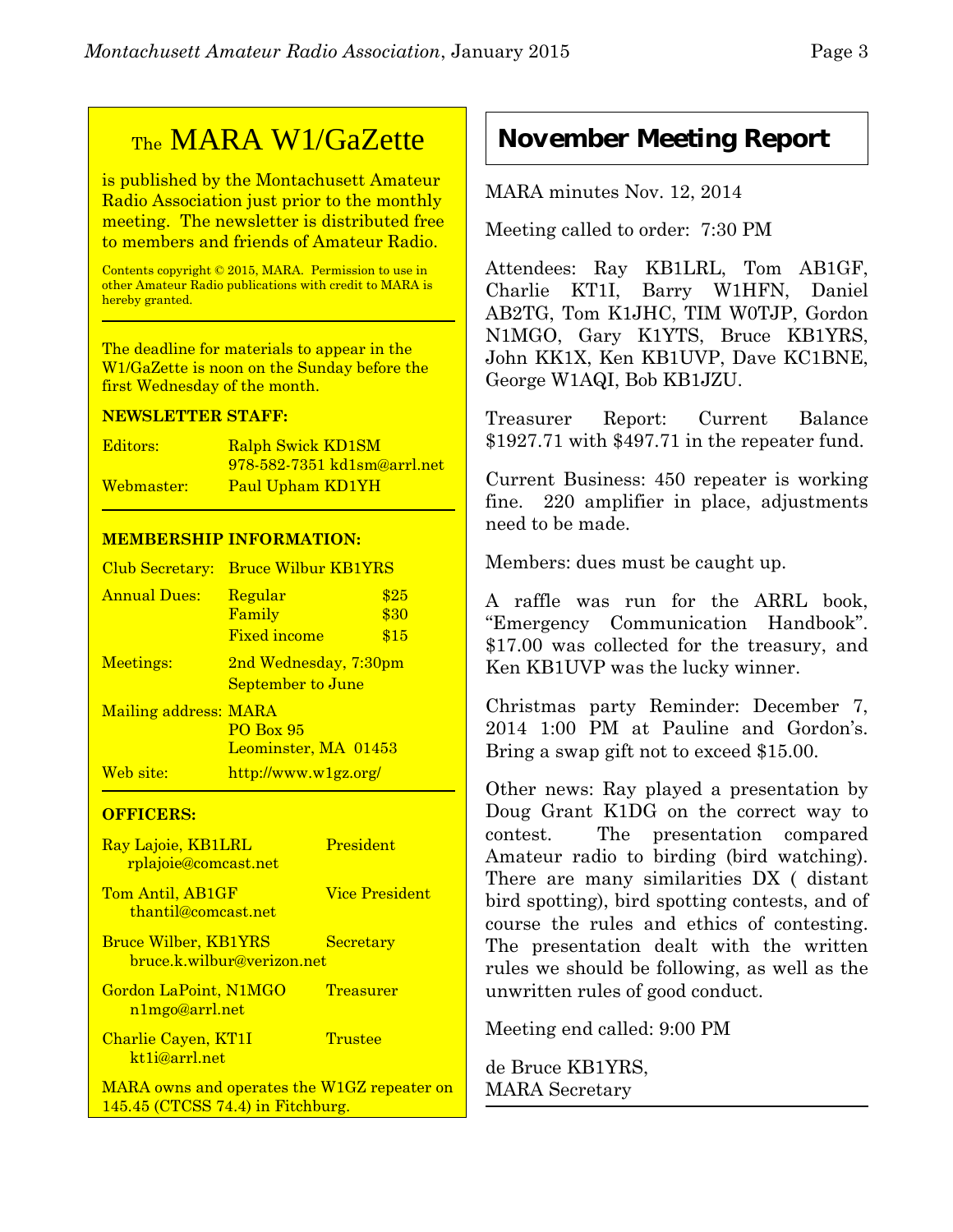## **Condolences**

Patty Dooley, long time partner of Paul KD1YH**,** died on December 13 after a several week hospitalization.

Patty was well known with MARA; she was a regular at the MARA summer cookouts and the winter holiday party.

Patty had worked in the quality control department at Benchmark Electronics Company in Nashua for the past 10 years.

We extend our sympathies on their loss to Paul and to Patty's sisters, brothers, and their spouses.

## **Fitchburg 900 MHz Repeater**

de Tom K1JHC

30 October

The Fitchburg 900 machine is up and running and would like to hear more activity. Try it out, you will find solid coverage.

This morning I worked KB1PRE, Dave in Littleton from Bolton. Thursday [30 Oct] will be 900 Day with stations on all local Repeaters, Pepperell, Marshfield, Boston, Waltham and Marlboro.

## **New NWS Weather Tools**

#### de Tim W0TJP

I love new toys, and found a new page from NWS to be pretty cool. There are a number of SKYWARN weather spotters in the crowd and people that are interested in weather. The following excerpt explains the how/why for the linked site (at the bottom), and is quoted from NWS here:

This year we will be adding some additional thresholds such as the probability of greater than 0.1 inches and the probability of greater than 1 inch of snow. these probability graphics can be extremely helpful. For example in some storms there is a high probability of greater than 2 or 4 inches but near zero probability of greater than 8 inches. ... The probabilities are a good planning tool to be able to gauge the expected scope of an event.

The NWS-Taunton Winter Weather Page can be found at http://www.weather.gov/BOX/WINTER

http://forecast.weather.gov/product.php?site =NWS&format=CI&version=1&glossary=0 &highlight=off&issuedby=BOX&product=P NS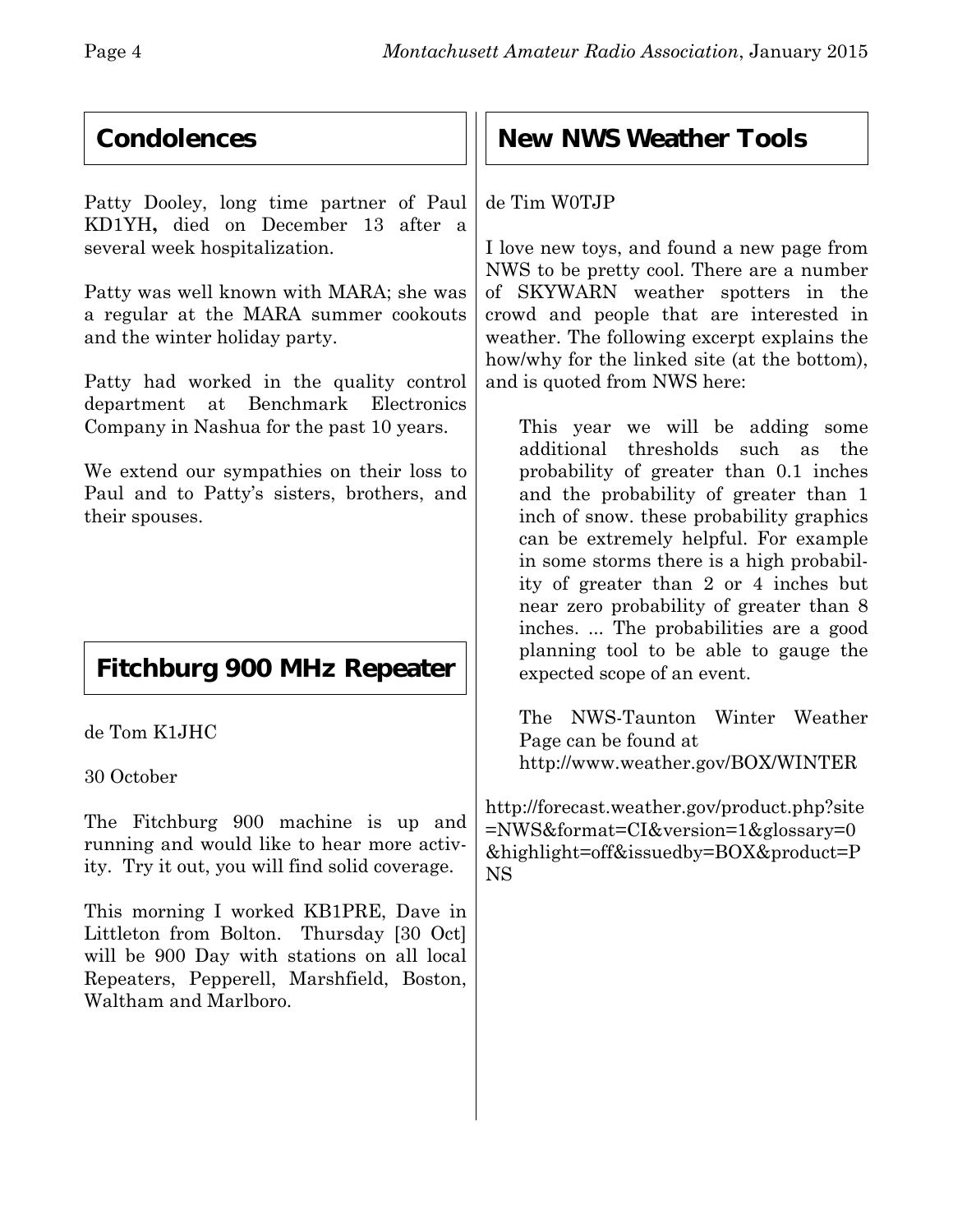## **In The Glow of the Filaments**

#### de Bill NZ1D

#### **Part 10: Why Not the "Y"?**

January 5, 1916: an inconspicuous, sevenline notice on page 1 of the Daily Sentinel announced, "The new Y.M.C.A. boys' class in wireless telegraphy and elementary electricity, which will be under the direction of C. Harry Vaughan, electrical engineer, with the Fitchburg Machine Co., will meet this evening for the first time at 7:30 o'clock." So it seems, in addition to the influence of school wireless clubs, national magazines, and the Morse code activities in Scouting, the local YMCA or "Y" became another major player fostering an interest in wireless and electricity.

Born in Plattsburg, NY, in 1894, Vaughan moved with his family to Leominster before 1910. He entered Wentworth Institute of Boston shortly after the school opened its doors in 1911, graduating in 1913. In August of that year he was elected to the position of office secretary of the Fitchburg YMCA where he took up residence in the association building at 525 Main Street. At the time the Fitchburg YMCA advertised in city street directories under "educational classes" although the subject matter wasn't specified.

We don't know whether Vaughan's "new" class meant it was the first class of its kind at the local YMCA, or whether it was "new" as in subsequent to an earlier class. In New York City the YMCA advertised its YMCA Telegraph School in Modern Electrics and Mechanics as early as the January 1914 issue. (After the 1919 re-instatement of licensing, many YMCAs received their own club station licenses.)

Vaughan's 1916 wireless class contained at least 14 boys. Their names have not been discovered to date but many Fitchburg men who went "with the colors" during the war served as radio operators or radio electricians, and of the 65 "Y.M. Boys" who went, four are known to have served in the aviation signal corps or the navy radio department.

In early February the YMCA reported that the boys' wireless class had "ordered a complete wireless equipment which is to arrive this week and will be erected on the roof of the association building. The apparatus will be modern and complete in every detail and the boys are conducting entertainments and planning other ways in which to raise the necessary amount to pay for it and keep it in operation." The following week Herbert A. Thorndike gave a talk and demonstration of wireless telegraphy to the boys of the wireless class.

At 34, Thorndike was much older than the others and his early years are a bit of a mystery. He was born in the western part of the state, in or near Shelburne, son of a painter, and appeared in Fitchburg about 1900, age 18, unknown occupation. He first lived on Winter Street with his future in-laws, an engineer with the B&M railroad and his wife and daughter. The rest of his family had relocated to New Haven, CT.

By 1916 Thorndike had become a socially active business leader, co-founder and superintendent of the Diadem Manufacturing Company on Lunenburg Street, a comb manufacturer and purveyor of "superior celluloid" products. As a sideline, he dealt in new and used automobiles at his 23 Summer street address. Six years earlier, at the age of 28, he had bought out the Fitchburg Pin Co., renaming it Diadem (aka "crown"). He later claimed a college education, although it is not known where or what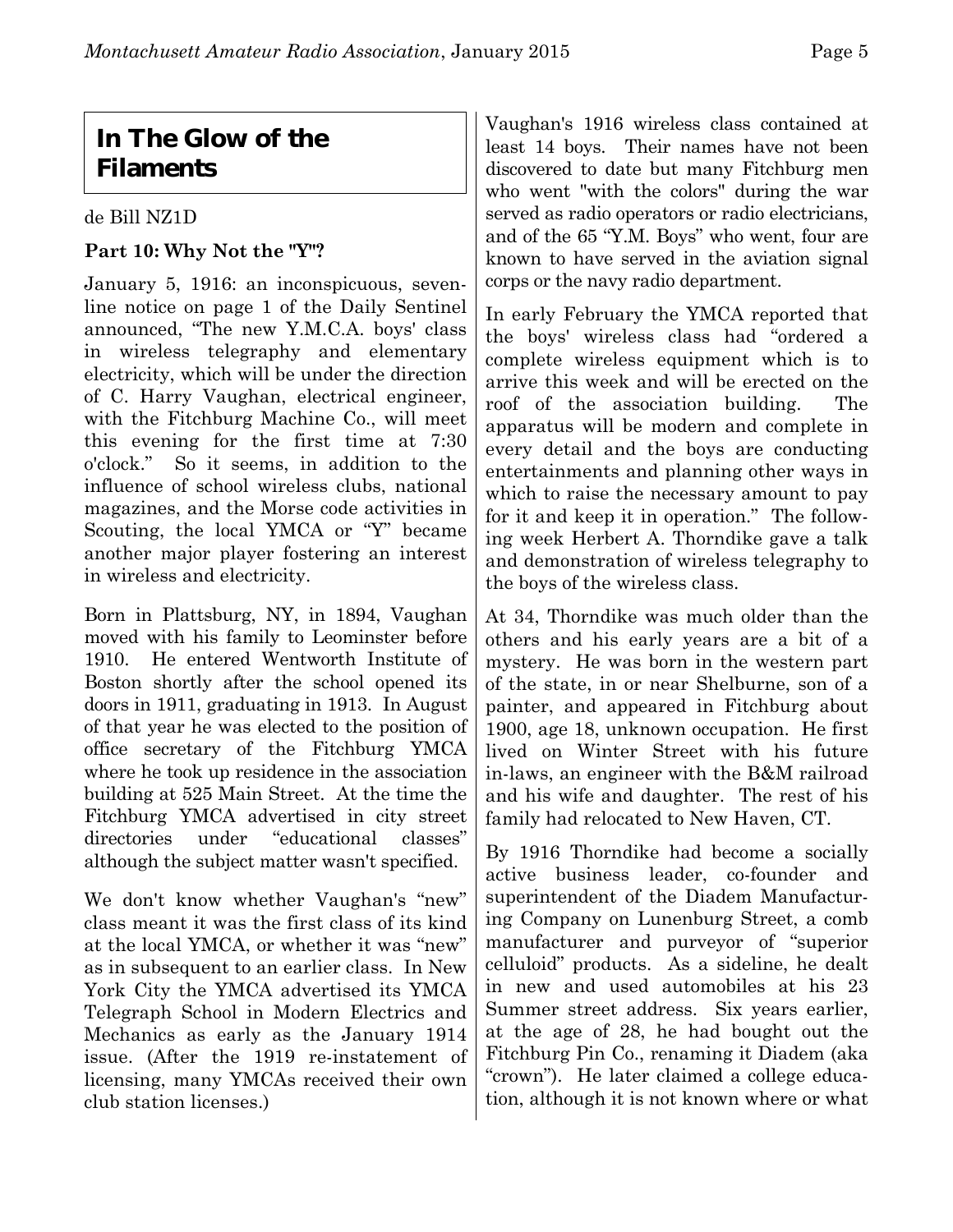he studied. He was considered by his peers and the city leaders to be an "expert in wireless apparatus" and it was said that his own wireless station was the "largest and most powerful in Central Massachusetts."

The week after Thorndike's demonstration, Vaughan accepted a job with General Electric and moved to Schenectady, NY. On the 24th Howard E. Cosman took over as the new instructor. Cosman was a Fitchburg native, born in 1896, son of a B&M railroad worker. At the time he was teaching the wireless class he listed his occupation as comb maker (perhaps for Thorndike's company). He may have been licensed as early as 1914; perhaps getting his start in Scouting, or from his older brother Fred, an electrician.

In mid-March the YMCA reported that the boys' wireless class "now has its apparatus in working order and, on Wednesday evening, secured messages sent out from Wellfleet, Newport, Boston, and other points." Fourteen boys attended the class and accompanying demonstration. At the next meeting, the class "augmented their own apparatus with powerful apparatus loaned by other local wireless enthusiasts and enjoyed communications with many points more distant than ever before, the most distant point heard from during the evening being Arlington, Virginia."

Although the records show that there were individual amateur radio operators in our immediate area before the 1917 shutdown, no traces of formal organized radio club activity have been found. The YMCA classes might have been the genesis of such an organization, with the help of local wireless enthusiasts like Vaughan, Cosman, Thorndike and others. Sadly, the war brought this all to an end before it could coalesce.

Next time, in Part 11: "Voila, le commencement de la fin."

## **State of the Repeaters**

#### de Tom AB1GF

30 November

I installed the amplifier for 224.340. Output is now 15 watts. I also made a few adjustments on 145.45. Bruce KB1YRS will be checking the cavities on both repeaters and adjusting as needed. Paul KD1YH wants to try installing the backup receiver on 45.

Please do not Kerchunk the repeaters. Identify when bringing up repeaters.

Charlie received a new license, and we will be posting a copy of it at the repeater site. .

73 ab1gf

## **W1AW Pilgrimage**

de Tom AB1GF

On November 11, 2014 a small group made the trek down to Newington CT to visit the ARRL and W1AQ. Ray KB1LRL, Charlie KT1I, Paul N1QDX, Barry W1HFN, and Tom AB1GF took the tour of the headquarters. We got to see behind the scenes the great things that make the ARRL a valuable resource. We got to visit the laband and RF screen room. (This is where the product reviews are done).

We saw QST being put together.

We also saw the outgoing QSL Bureau. Ray KB1LRL dropped off a stack of cards. While we were there, I received my DXCC and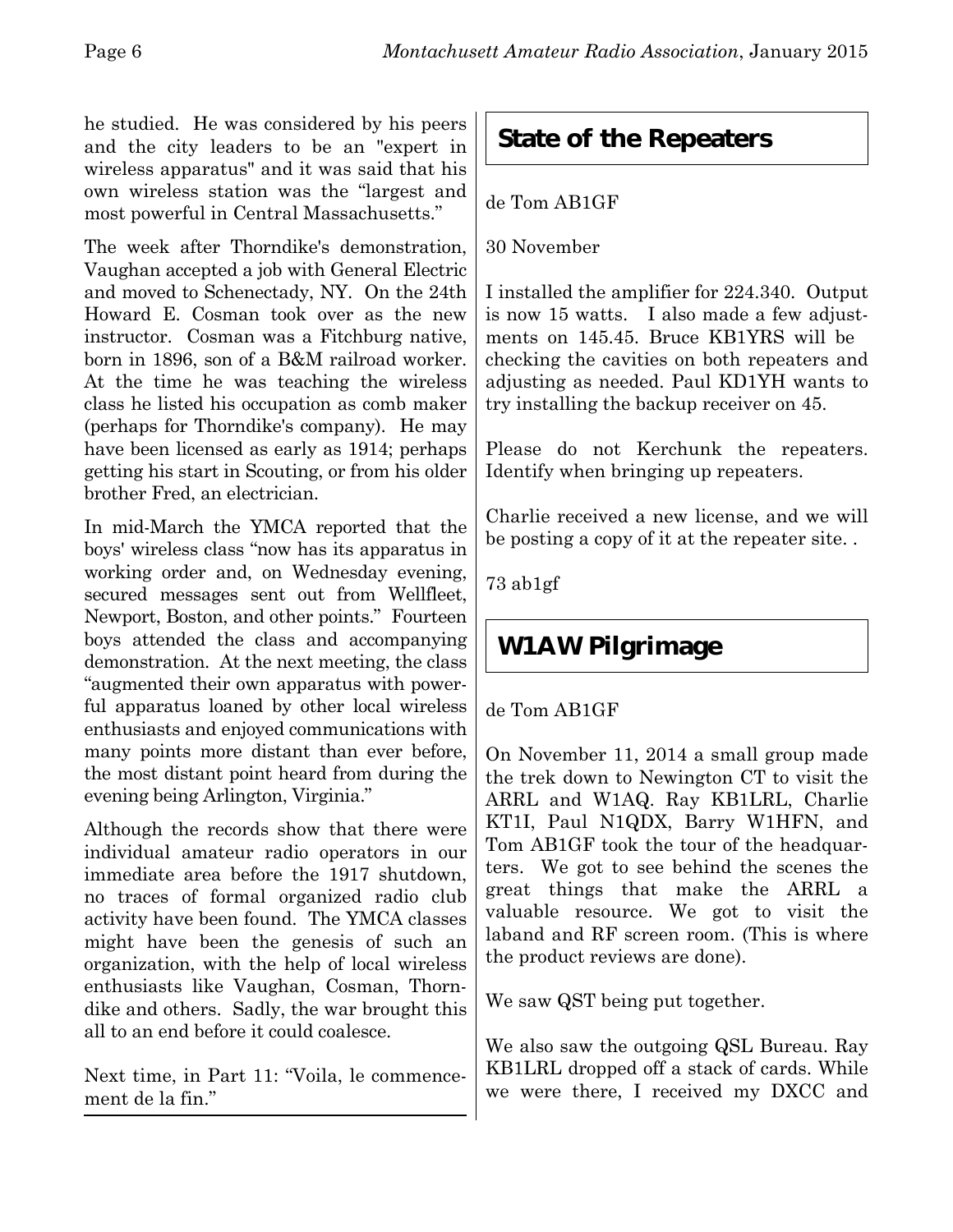WAS certificates. The tour ended at the headquarters station W1AW. Inside we saw where all the bulletins and code practice comes from. There are 3 studios with 6 operating positions. "This is W100AW, you arrive 5 9 here in Newington CT."



Above: the test lab



(N1QDX broke their dummy load)



Above: Charlie KT1I and Paul N1QDX operate W1AW.



Above: A break on the diamond terrace



 " Ray, can I?" (Ray said "no!")

73 de ab1gf

*all photos courtesy AB1GF*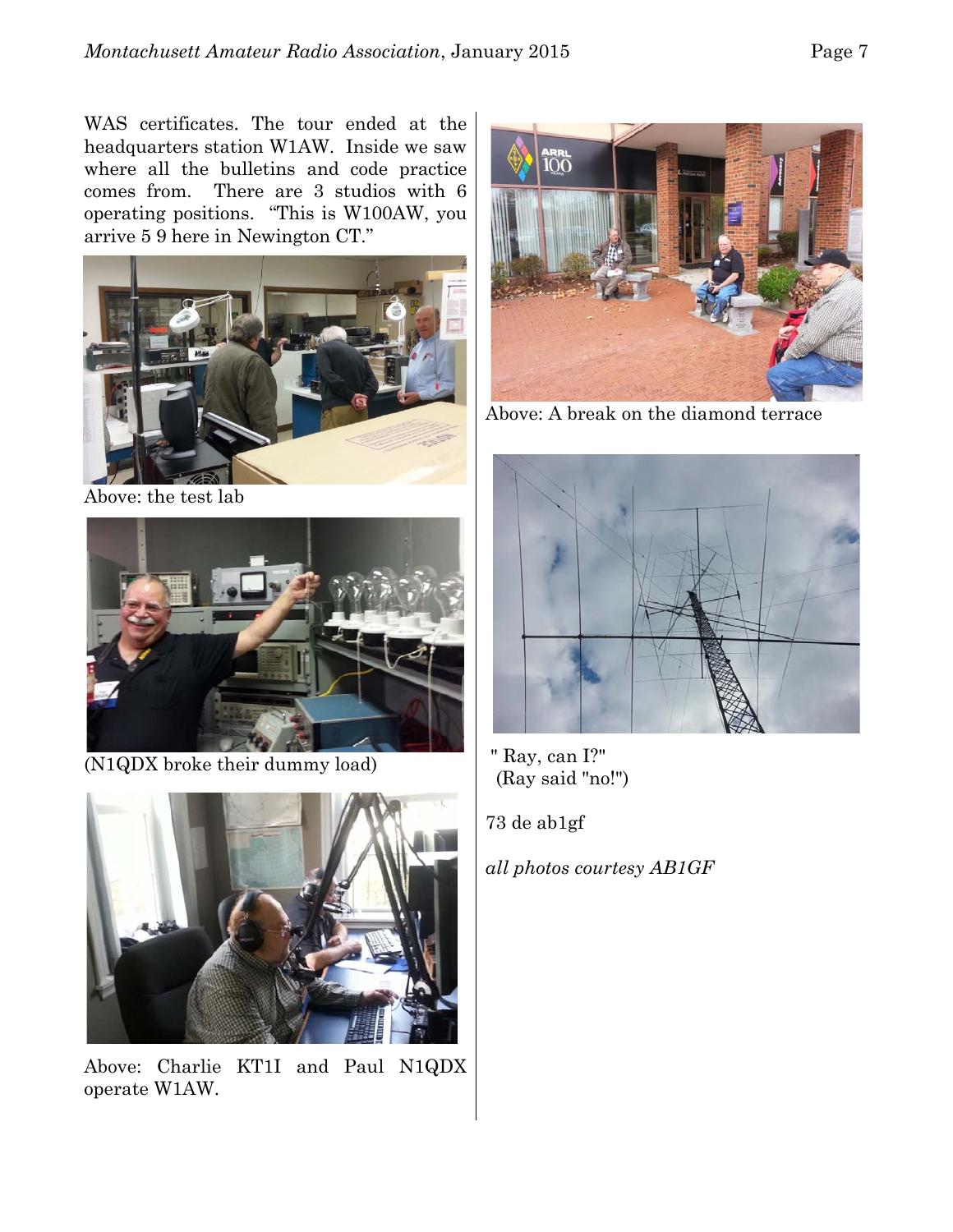

Left: Ray KB1LRL received this plaque for 1st place in the 2014 RTTY Roundup, Single Op Low Power class. photo courtesy AB1GF

Below: Gordon N1MGO and Pauline KB1JXJ hosted the December Christmas Party. photo courtesy AB1GF

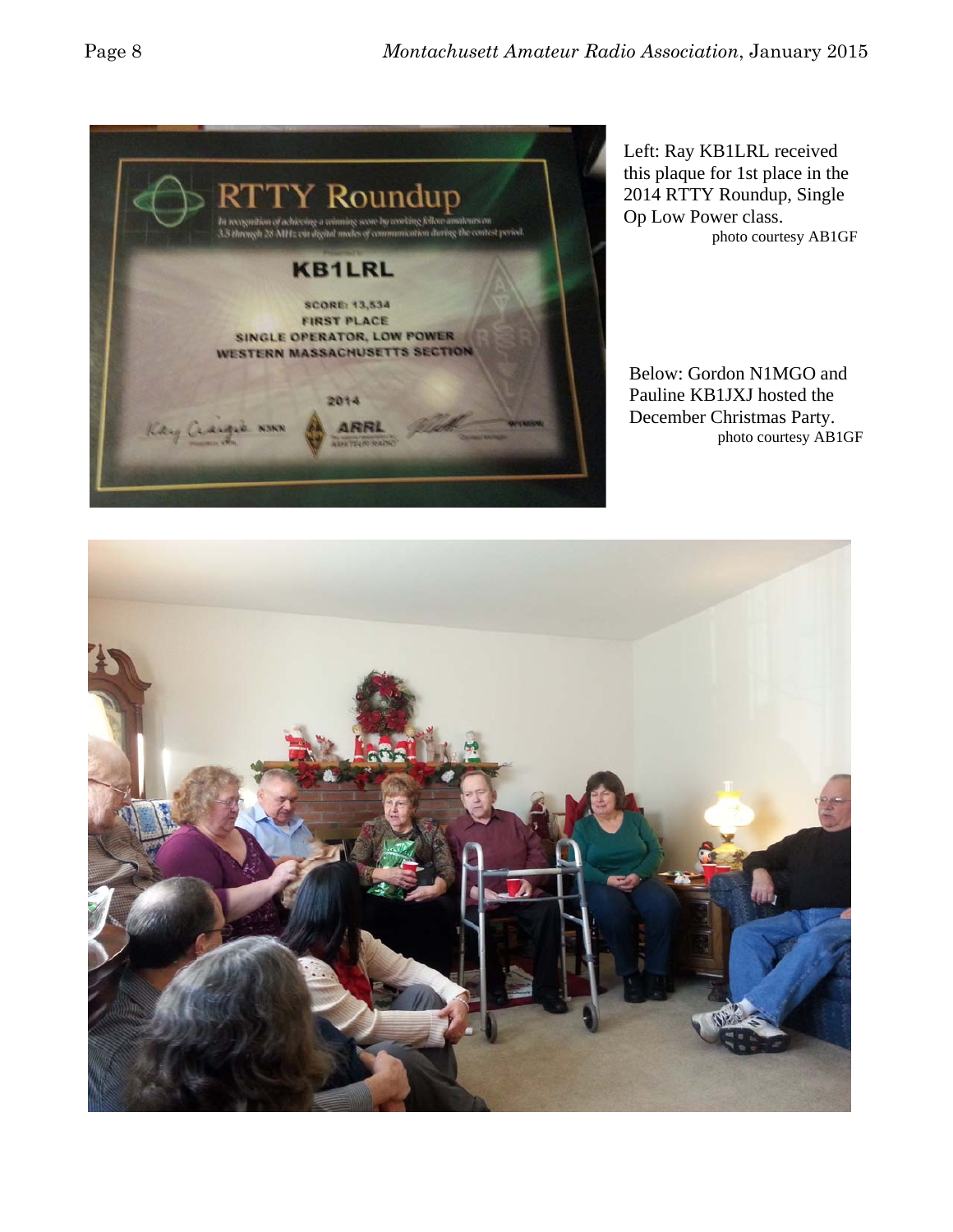